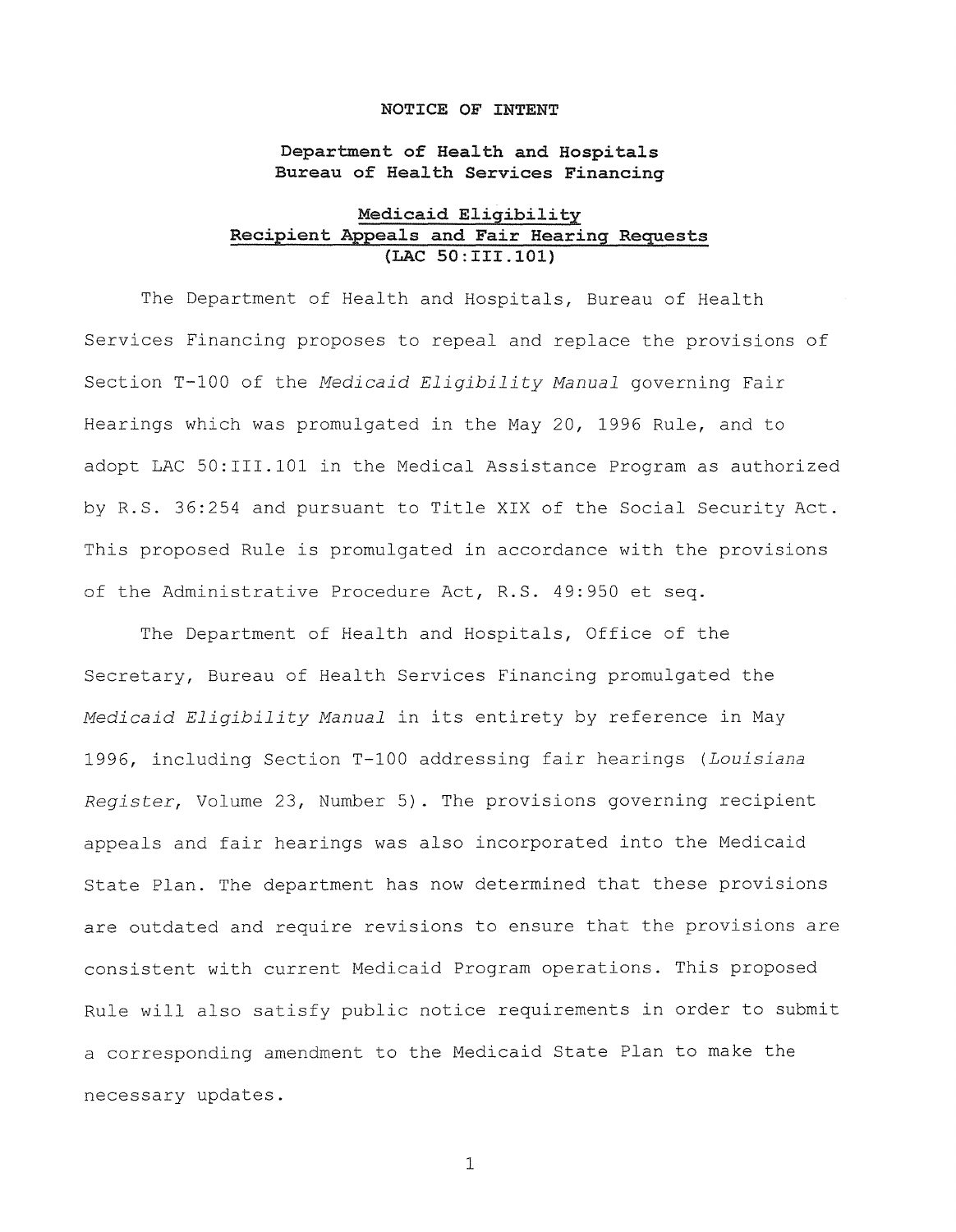Therefore, the department proposes to repeal and replace the provisions of Section T-100 of the *Medicaid Eligibility Manual*  governing fair hearings in order to repromulgate these provisions in a clear and concise manner for inclusion in the *Louisiana Administrative Code* in Title 50, Part III governing Medicaid eligibility, and to meet the technical requirements for submission of a corresponding Medicaid State Plan amendment.

## **Title 50**

# **PUBLIC HEALTH-MEDICAL ASSISTANCE Part III. Eligibility Subpart 1. General Administration**

# **Chapter 1. General Provisions**

# **§101. Fair Hearings**

A. Every applicant for, and enrollee of, Medicaid Program benefits has the right to appeal an agency action or decision, and has the right to request a fair hearing in the presence of an impartial hearing officer.

1. *Action-a* termination, suspension or reduction of Medicaid eligibility or covered services. This includes terminations by skilled nursing facilities and nursing facilities to transfer or discharge residents and adverse determinations made by a State (Medicaid Program) with regard to the preadmission screening and annual resident review requirements of §1917(e) (7) of the Social Security Act.

2. Exception. Enrollees are not entitled to a fair hearing if the sole issue is a federal or state law requiring an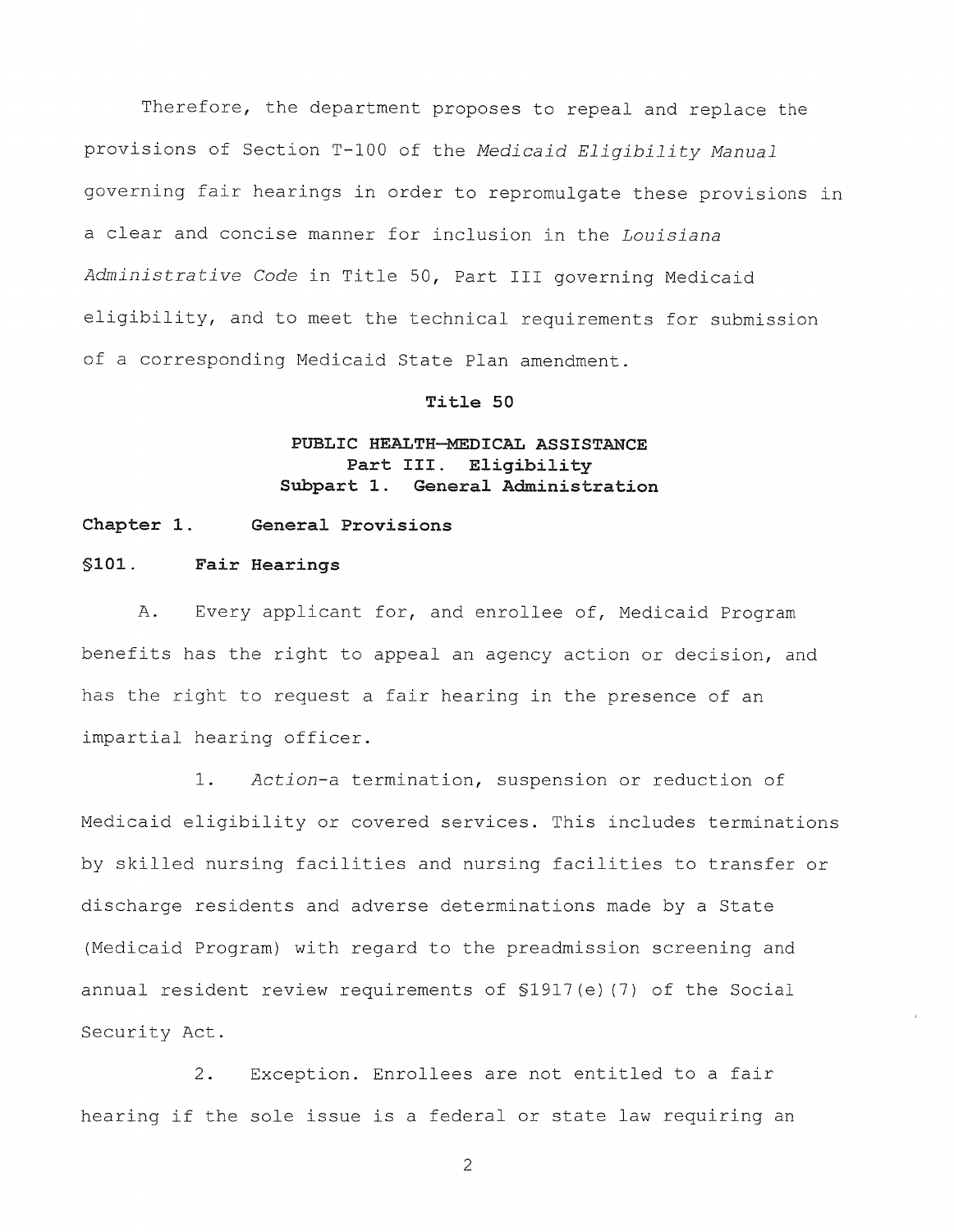automatic change adversely affecting some or all Medicaid recipients.

2. Applicants and enrollees shall be informed in writing of the right to request a fair hearing and of the procedure to do so.

B. The Medicaid Program may delegate the responsibility for conducting fair hearings to another state agency. Any agency with delegated authority to conduct fair hearings on behalf of the Medicaid Program shall comply with the federal notice and fair hearing requirements pursuant to 42 CFR 431, Subpart E, and all other Medicaid Program and state regulations governing fair hearings.

C. Applicants and enrollees must request a fair hearing within 30 days of the date of the adequate and/or timely decision notice issued by the Medicaid Program or its designee.

D. Maintenance of Services Pending a Fair Hearing Request

1. If the Medicaid Program sends a notice to the recipient as required under 42 CFR 431.211 or §431.214, and the recipient requests a hearing before the date of action, the recipient's services will not be terminated or reduced by the Medicaid Program until a decision is rendered after the hearing unless:

a. it is determined at the hearing that the sole issue is one of federal or state law or policy; and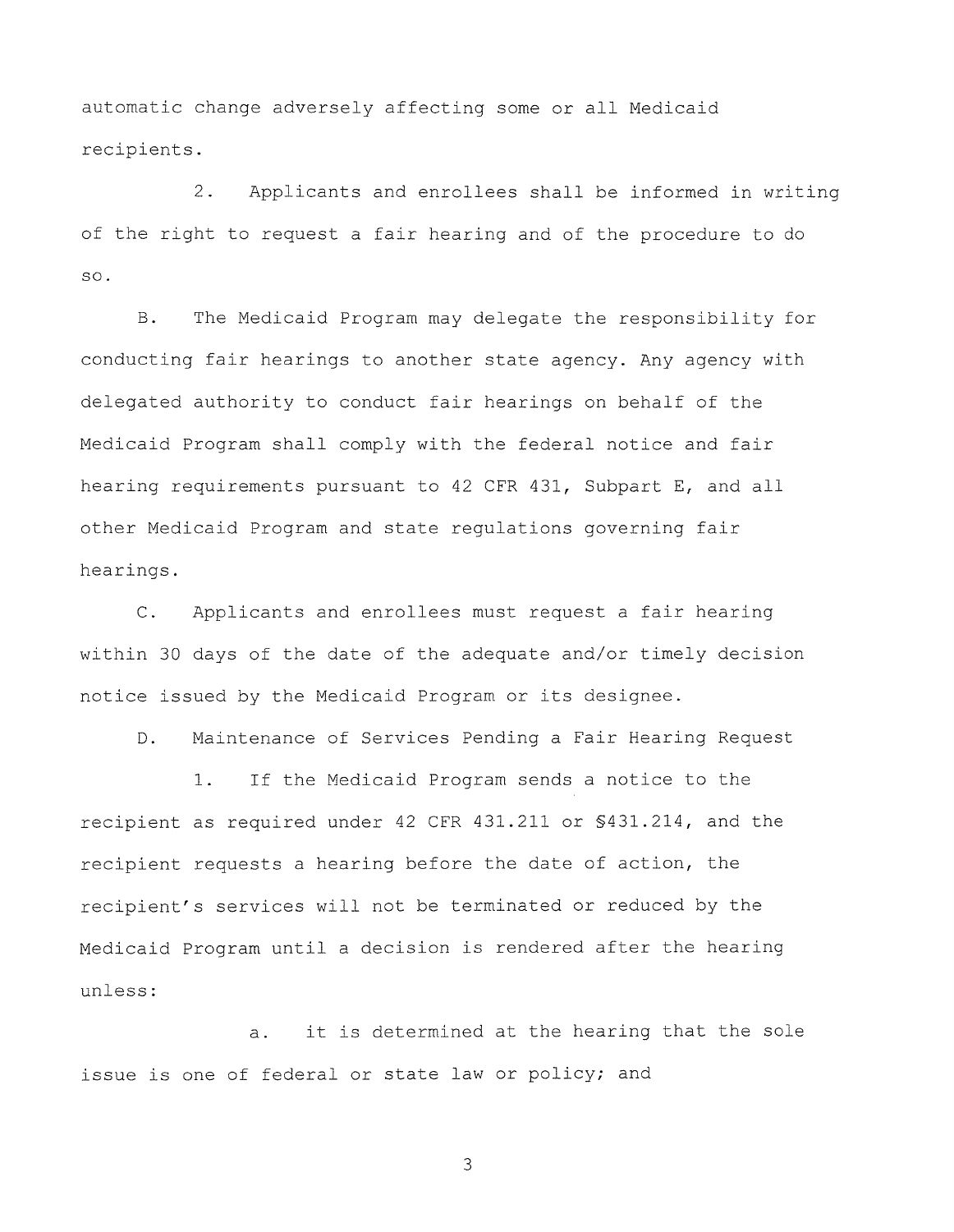b. the recipient is promptly informed by Medicaid, in writing, that the services are to be terminated or reduced pending the hearing decision.

2. If the Medicaid Program's action is sustained by the hearing decision, recovery procedures may be instituted against the applicant/recipient to recoup the cost of any services furnished, to the extent they were furnished solely by reason of this §101.D.

AUTHORITY NOTE: Promulgated in accordance with R.S. 36:254 and Title XIX of the Social Security Act.

HISTORICAL NOTE: Promulgated by the Department of Health and Hospitals, Bureau of Health Services Financing, LR 42:

Implementation of the provisions of this Rule may be contingent upon the approval of the U.S. Department of Health and Human Services, Centers for Medicare and Medicaid Services (CMS), if it is determined that submission to CMS for review and approval is required.

In compliance with Act 1183 of the 1999 Regular Session of the Louisiana Legislature, the impact of this proposed Rule on the family has been considered. It is anticipated that this proposed Rule will have no impact on family functioning, stability or autonomy as described in R.S. 49:972.

In compliance with Act 854 of the 2012 Regular Session of the Louisiana Legislature, the poverty impact of this proposed Rule has been considered. It is anticipated that this proposed Rule will have no impact on child, individual, or family poverty in relation to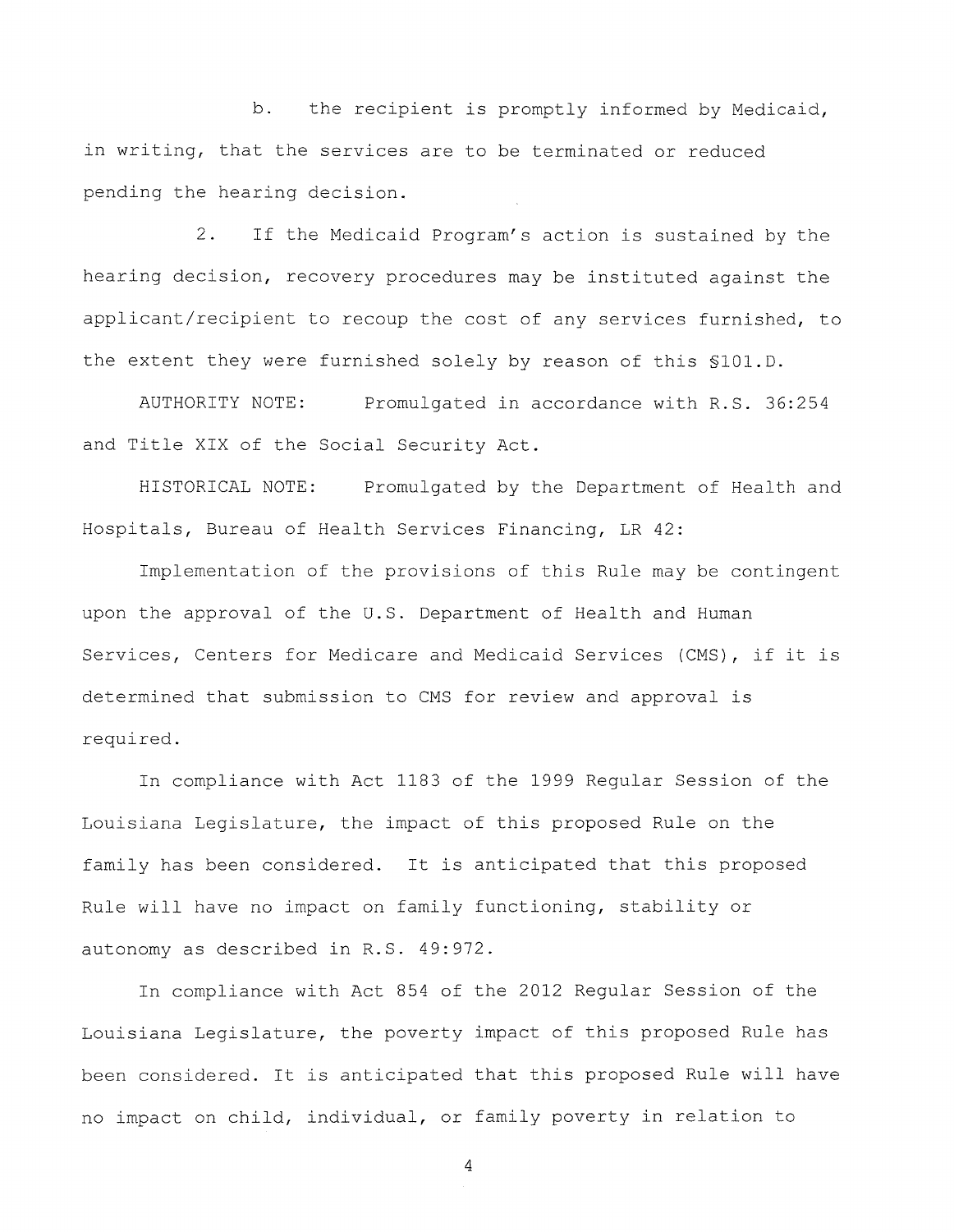individual or community asset development as described in R.S. 49:973.

In compliance with House Concurrent Resolution (HCR) 170 of the 2014 Regular Session of the Louisiana Legislature, the provider impact of this proposed Rule has been considered. It is anticipated that this proposed Rule will have no impact on the staffing level requirements or qualifications required to provide the same level of service, no direct or indirect cost to the provider to provide the same level of service, and will have no impact on the provider's ability to provide the same level of service as described in HCR 170.

Interested persons may submit written comments to Jen Steele, Bureau of Health Services Financing, P.O. Box 91030, Baton Rouge, LA 70821-9030 or by email to MedicaidPolicy@la.gov. Ms. Steele is responsible for responding to inquiries regarding this proposed Rule. A public hearing on this proposed Rule is scheduled for Thursday, April 28, 2016 at 9:30 a.m. in Room 118, Bienville Building, 628 North Fourth Street, Baton Rouge, LA. At that time all interested persons will be afforded an opportunity to submit data, views or arguments either orally or in writing. The deadline for receipt of all written comments is 4:30 p.m. on the next business day following the public hearing.

Rebekah E. Gee MD, MPH

Secretary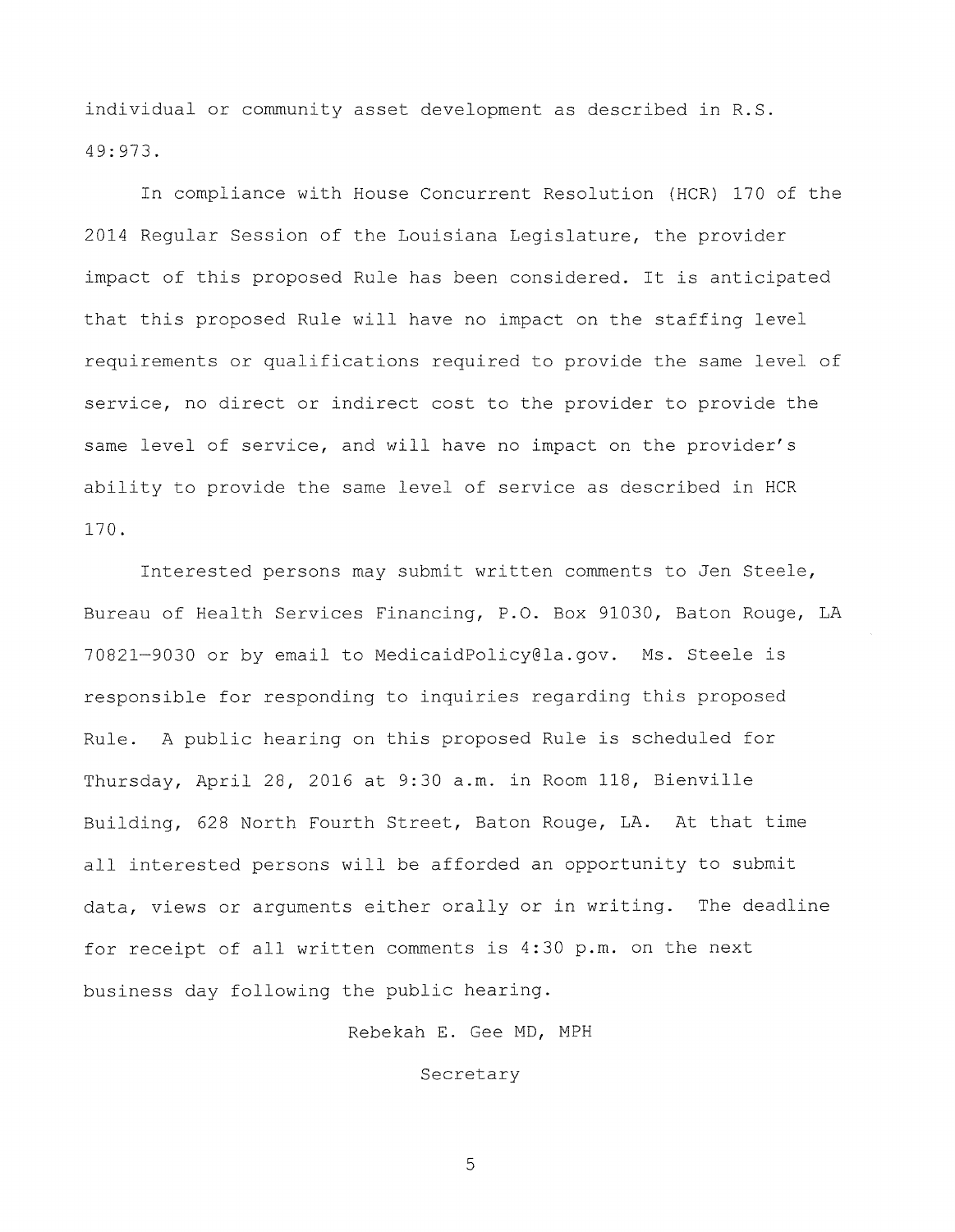| Preparing<br>Phone: | Statement: Dee Budgewater<br>$342 - 1325$ | $Dept.$ :<br>Office: | Health and Hospitals<br>Bureau of Health Services<br>Financing         |  |
|---------------------|-------------------------------------------|----------------------|------------------------------------------------------------------------|--|
| Return<br>Address:  | P.O. Box 91030<br>Baton Rouge, LA         | Rule Title:          | Medicaid Eligibility<br>Recipient Appeals and Fair<br>Hearing Requests |  |

Date Rule Takes Effect:

#### SUMMARY

June 20, 2016

In accordance with Section 953 of Title 49 of the Louisiana Revised Statutes, there is hereby submitted a fiscal and economic impact statement on the rule proposed for adoption, repeal or amendment. The following summary statements, based on the attached worksheets, will be published in the Louisiana Register with the proposed agency rule.

ESTIMATED IMPLEMENTATION COSTS (SAVINGS) TO STATE OR LOCAL GOVERNMENTAL UNITS (SUMMARY)

- *I. It is anticipated that implementation of this proposed rule will have no programmatic fiscal impact to the state other than the cost of promulgation for FY 15-16. It is anticipated that \$540(\$270 SGF and \$270 FED) will be expended in FY 14-15 for the state's administrative expense for promulgation of this proposed rule and the final rule.*
- II. ESTIMATED EFFECT ON REVENUE COLLECTIONS OF STATE OR LOCAL GOVERNMENTAL UNITS (Summary)

*It is anticipated that the implementation of this proposed rule will not affect revenue collections other than the federal share of the promulgation costs for FY 15-16. It is anticipated that \$270 will be collected in FY 15- 16 for the federal share of the expense for promulgation of this proposed rule and the final rule.* 

III. ESTIMATED COSTS AND/OR ECONOMIC BENEFITS TO DIRECTLY AFFECTED PERSONS OR NON-GOVERNMENTAL GROUPS (Summary)

*This proposed Rule proposes to repeal and replace the provisions governing recipient appeals and fair hearings in the May 20, 1996 Rule in order to update the provisions to be consistent with current operations, and to repromulgate the provisions in a clear and concise manner for inclusion in the Louisiana Administrative Code. It is anticipated that implementation of this proposed rule will have no economic cost or benefit to the Medicaid Program for FY 15-16, FY 16-17 and FY 17-18.* 

 $\mathbf{1}$ 

IV. ESTIMATED EFFECT ON COMPETITION AND EMPLOYMENT (Summary)

*This rule has no known effect on competition and employment.* 

Person

Signature of Agency Head Legislative Fiscal Officer

or Designee *or* Designee

*sbo/i6* 

Jen Steele, Interim Medicaid Director Typed name and Title of Agency Head or Designee  $\overline{Data}$ 

DHH/BHSF Budget Head

Date of Signature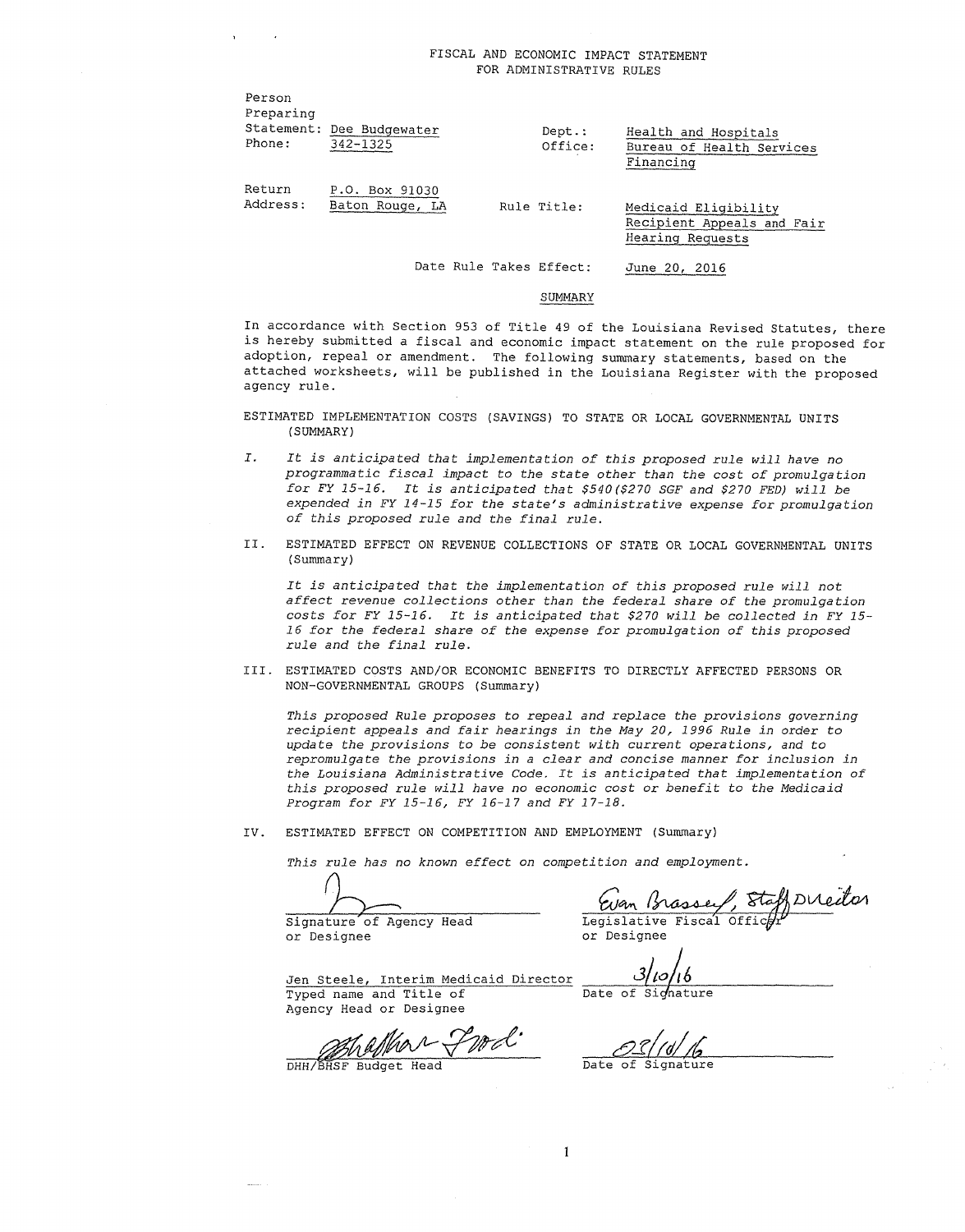The following information is required in order to assist the Legislative Fiscal Office in its review of the fiscal and economic impact statement and to assist the appropriate legislative oversight subcommittee in its deliberations on the proposed rule.

A. Provide a brief summary of the content of the rule (if proposed for adoption or repeal) or a brief summary of the change in the rule (if proposed for amendment) . Attach a copy of the notice of intent and a copy of the rule proposed for initial adoption or repeal (or, in the case of a rule change, copies of both the current and proposed rules with amended portions indicated) .

*This proposed Rule proposes to repeal and replace the provisions governing recipient appeals and fair hearings in the May 20, 1996 Rule in* order *to update the provisions to be consistent with current operations, and to repromulgate the provisions in a clear and concise manner for inclusion in the Louisiana Administrative Code.* 

B. Summarize the circumstances that require this action. If the action is required by federal regulations, attach a copy of the applicable regulation.

*The Department of Health and Hospitals, Office of the Secretary, Bureau of Health Services Financing promulgated the Medicaid Eligibility Manual in its entirety by reference in May 1996, including Section T-100 addressing fair hearings (Louisiana Register, Volume 23, Number 5). The provisions governing recipient appeals and fair hearings was also incorporated into the Medicaid State Plan. The department has now determined that these provisions are outdated and require revisions to ensure that the provisions are consistent with current Medicaid Program operations. This proposed Rule will also satisfy public notice requirements in* order *to submit a corresponding amendment to the Medicaid State Plan to make the necessary updates.* 

*Therefore, the department proposes to repeal and replace the provisions of Section T-100 of the Medicaid Eligibility Manual governing fair hearings in*  order *to repromulgate these provisions in a clear and concise manner for inclusion in the Louisiana Administrative Code in Title 50, Part III governing Medicaid eligibility, and to meet the technical requirements for submission of a corresponding Medicaid State Plan amendment.* 

- c. Compliance with Act 11 of the 1986 First Extraordinary Session
	- (1) Will the proposed rule change result in any increase in the expenditure of funds? If so, specify amount and source of funding.

*No. It is anticipated that implementation of this proposed rule will have no programmatic fiscal impact to the state other than the cost of promulgation for FY 15-16. It is anticipated that \$540 will be expended in FY 15-16 for the state's administrative expense for promulgation of this proposed rule and the final rule.* 

- (2) If the answer to (1) above is yes, has the Legislature specifically appropriated the funds necessary for the associated expenditure increase?
	- (a) If yes, attach documentation.
	- (b) If no, provide justification as to why this rule change should be published at this time.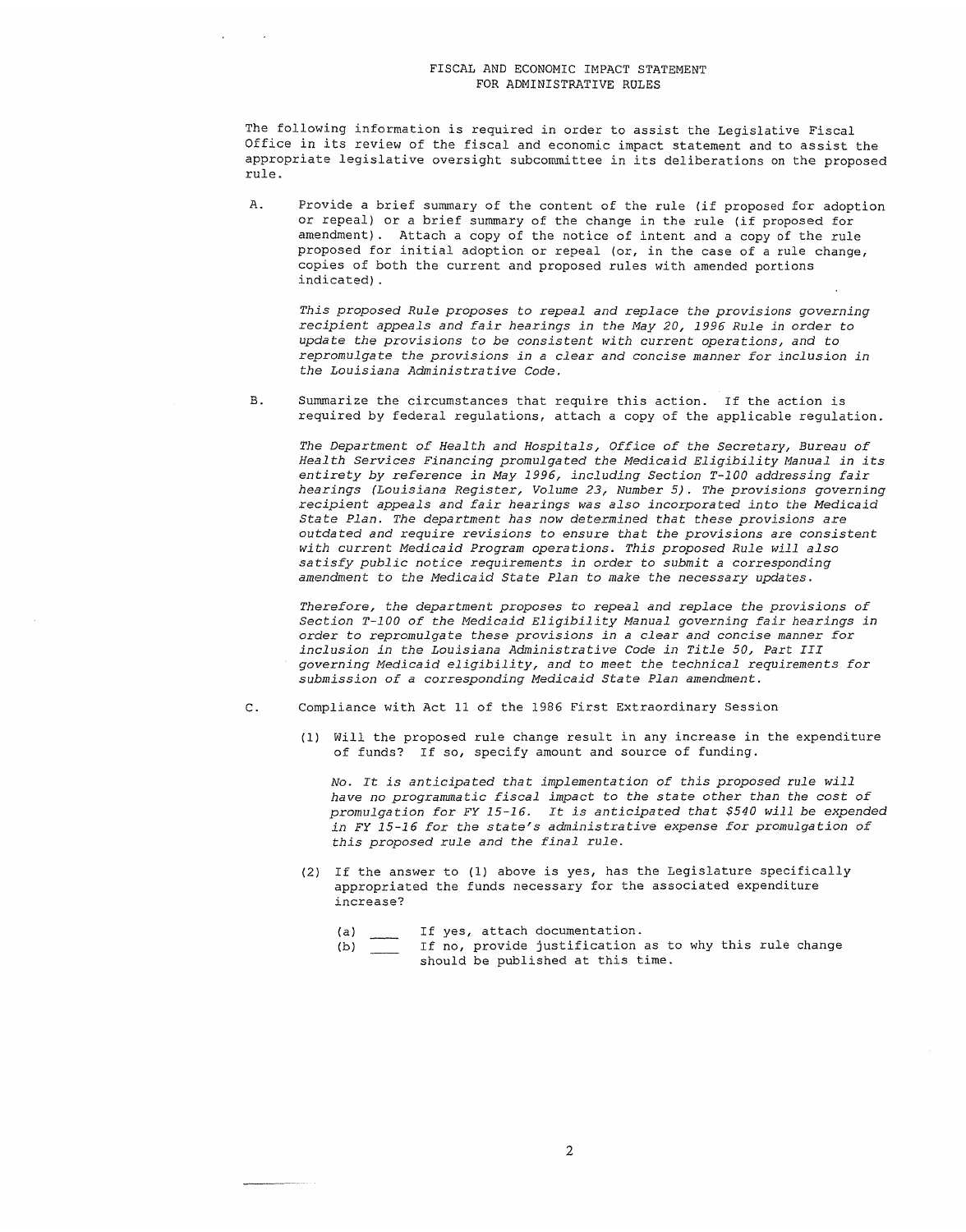proposed action?

### I. A. COST OR SAVINGS TO STATE AGENCIES RESULTING FROM THE ACTION PROPOSED

1. What is the anticipated increase or (decrease) in cost to implement the

- **COST FY 15-16 FY 16-17 FY 17-18**  PERSONAL SERVICES OPERATING | \$540 | \$0 | \$0 | EXPENSES PROFESSIONAL SERVICES OTHER CHARGES REPAIR & CONSTR. POSITIONS (#) **TOTAL \$540 \$540 \$0 \$0 \$0**
- 
- 2. Provide a narrative explanation of the costs or savings shown in "A.1.", including the increase or reduction in workload or additional paperwork (number of new forms, additional documentation, etc.) anticipated as a result of the implementation of the proposed action. Describe all data, assumptions, and methods used in calculating these costs.

*In FY 15-16, \$540 will be spent* for *the state's administrative expense for promulgation of this proposed rule and the final rule.* 

| Source                | FY 15-16 | FY 16-17 | FY 17-18 |
|-----------------------|----------|----------|----------|
| STATE GENERAL<br>FUND | \$270    | \$0      | \$0      |
| SELF-GENERATED        |          |          |          |
| FEDERAL FUND          | \$270    | \$0      | \$0      |
| (Specify)<br>OTHER    |          |          |          |
| Total                 | \$540    | \$0      | \$0      |

3. Sources of funding for implementing the proposed rule or rule change.

- 4. Does your agency currently have sufficient funds to implement the proposed action? If not, how and when do you anticipate obtaining such funds?
	- *Yes, sufficient funds are available to implement this rule.*
- B. COST OR SAVINGS TO LOCAL GOVERNMENTAL UNITS RESULTING FROM THIS PROPOSED ACTION.
- 1. Provide an estimate of the anticipated impact of the proposed action on local governmental units, including adjustment in workload and paperwork requirements. Describe all data, assumptions and methods used in calculating this impact.

*This proposed rule has no known impact on local governmental units.*